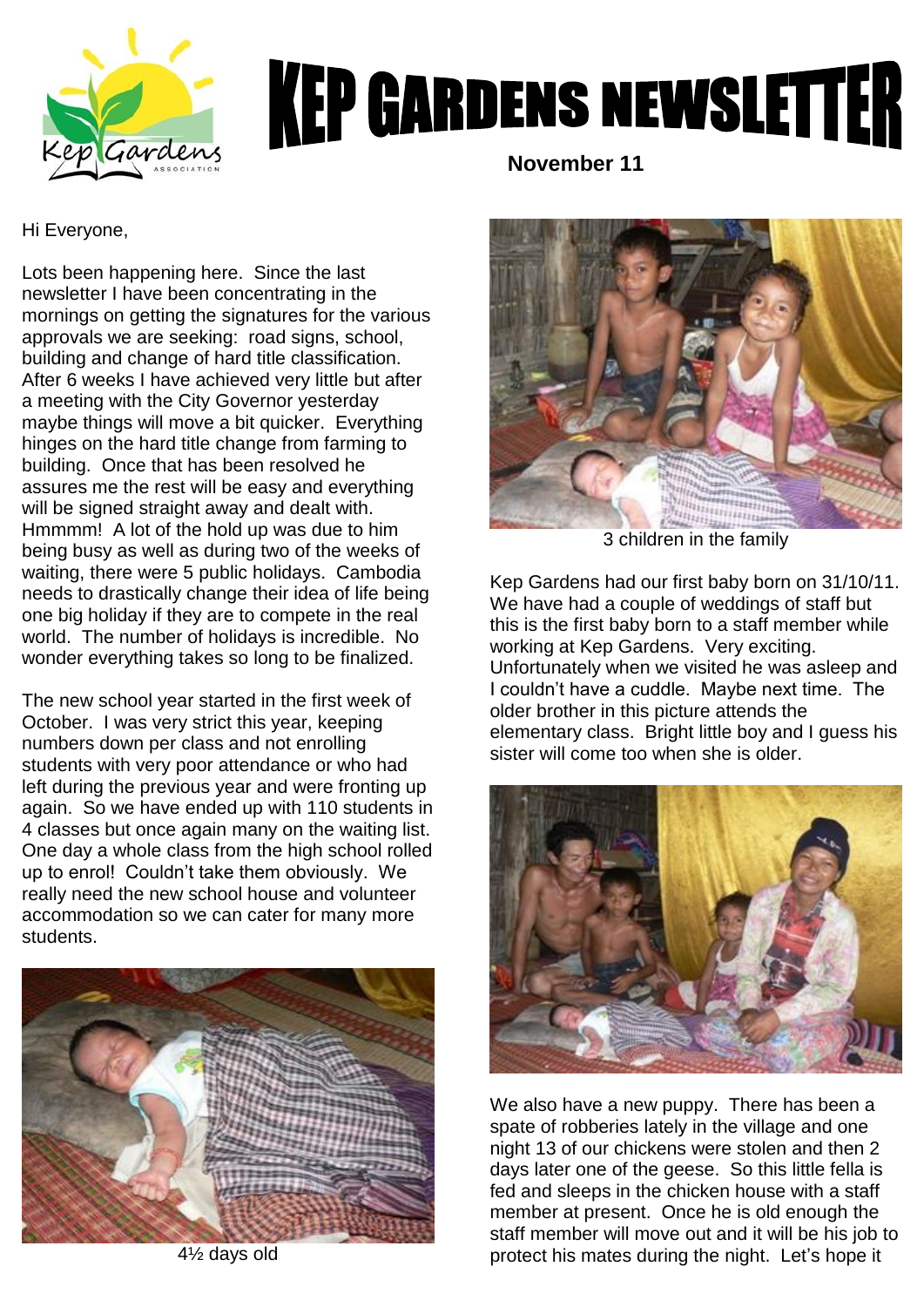works. We also replaced the goose and he seems to have settled in OK. The chooks and geese wander all over the place during the day and are looking very healthy. They wander back at dusk, get counted to make sure none are AWOL, and then locked up. So Chinny has a big responsibility when he grows up.



We still have about 20 chickens left after our stocks were reduced.



The geese having a bath in the rice field.

This is our second rice planting this season. We didn"t get as much as last year but Sothea planted a different way last year. Obviously nobody was impressed as they did it their own way this year but it's interesting to note that we harvested more last year. I wonder what they will do next year with the proof before them that Sothea's way produced a higher yield?

Down to two dogs again now with the new puppy"s arrival. We will never have a black dog again. The first one killed some chickens and this one seemed to leave them alone but ate the eggs. The geese had laid 4 eggs and he ate them all plus a couple of chicken eggs. Not acceptable so off he went to another home too. Let"s hope Fido and Chinny will be more socially

acceptable. The village people say the brown dogs won't touch the livestock so let's hope that's true. The geese laid another egg today so that makes 14. It would have been 18 if not for the dog! We are hoping for little goslings wandering around the place. We also have 21 baby chicks at the moment.



Fido, a lovely natured dog.



Chinny



One mamma goose sitting on eggs.

We have been digging up termites nests for the chicks and mother hens to eat. They love them. We break up the nests into small pieces. Its a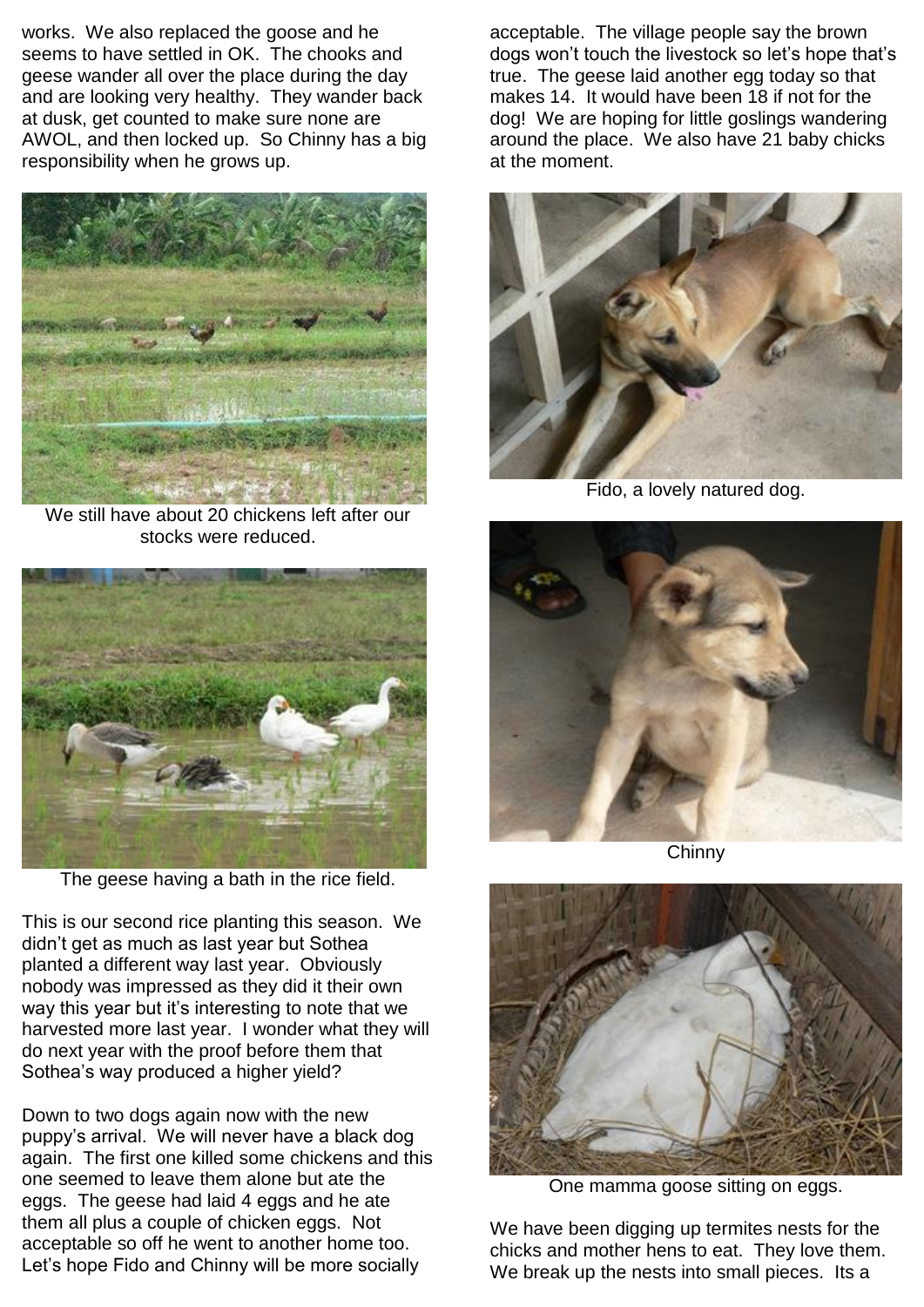Khmer way of providing the chicks with protein and keeping them healthy. So far, all have survived.



Just 4 of the chicks we have at the moment.

We have started a tuk tuk service and employed one of the older students to drive. We are not going out on the road all day every day to look for business but will offer the service to people if they ring and want to visit Kep Gardens and then hopefully they will use Sok for the rest of their stay in Kep. By doing it this way, we can use the tuk tuk ourselves when we need it and don"t have to pay other tuk tuks because ours is sitting in Kep waiting for work. Mr Moto, another student with a tuk tuk passes on work if he has two bookings and we will do the same for him. So the two of them are working together. When not driving the tuk tuk Sok works on the farm. It seems to be working OK.

Sok takes his job very seriously. He is a very poor farmer and came to English classes to try and get some work as a motodup. His English is not great but with practise talking to tourists this season it will improve greatly.



Sok and the tuk tuk

Sok is the one I told you about before whose father was beaten and shot in the head by the Khmer Rouge in front of the children in the late "80s. He was only 12 and his family has been very poor since then with no way to improve their circumstances. So this job is very important to him. Apparently he is terrified of me, frightened of doing the wrong thing or I"ll get cross. The rest of the staff think this is a great joke and tease him.

The laws are tightening up and this year all tuk tuks have to be registered and the driver has to have a drivers licence. So we sent Sok and another staff member off to get a drivers licence. They had to attend classes for two days and then sit an exam. The first day of classes I asked what they had learnt and one of them said "you mustn"t wobble, you must drive straight" and I thought OK, fair enough I guess. Anyway, they passed their test, got their licence and the tuk tuk is registered so we are all legal. Most people have been driving since they were kids without a licence but it is too expensive for them. I guess they will keep driving and pay the fine if they get caught. The fine is about .25 cents so it needs a lot of fines to pay the \$21 we paid for a licence.





The end of the rainy season seems to herald the start of the marble tournaments. The two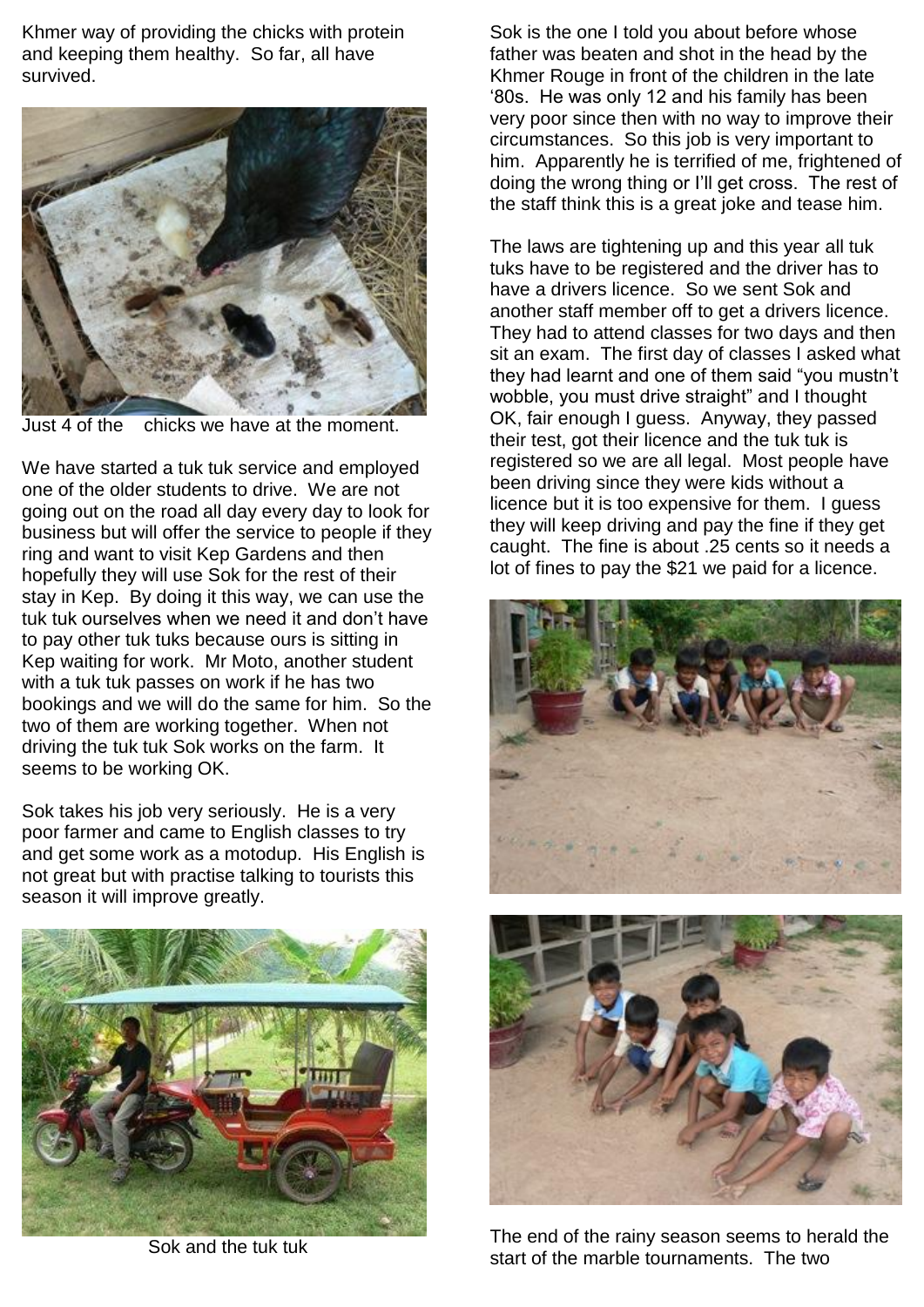younger classes come really early as we have a reasonably flat bit of dirt around the buildings so we can see any snakes where we are walking. Competition is fierce and some of them are real "dead eyed dicks".

Talking about snakes, the guys were clearing some bush today and came across two big snakes but thankfully they were a fair way away from the living area. I was hoping that the snakes had run away but they killed them and I thought they may have taken them home for dinner. But these were poisonous ones so they didn"t want to eat them although they eat cobras and they are poisonous! They"ve cooked snakes before that they have killed but I can"t quite come at it myself. Just interesting to watch the way they prepare them for cooking and eating.

While I remember, Kep Gardens has a Facebook page now and also a Trip Advisor bit about the boat where people write reviews. Still having some work done on the website to tie all these pages together with a separate page advertising the boat. Should be finished soon.

A funny thing happened the other day. A man and his daughter were grazing their cow near the classroom and the kids pointed out to me that they had a bird. It was like an ibis and it was all tied up. I am not into trying to change people"s life time culture and habits although I do try and tell the students about the importance of saving the animals and trees. I was mainly interested in whether they had caught it at Kep Gardens because that is a no no. David, the Russian man who attends an afternoon class went over and freed the bird and then left to take it home in our goose basket to look after it before he set it free. It was actually the family"s dinner and they stared astonished at him as he left with the bird on his moto. He had given them \$1 for the bird so they had some money to go and buy some food. Maybe they thought he was going to eat it for dinner!



Our potting shed is finished and we are about to pot the vegetable seeds now that the rainy season is all but finished. A large area in front and also to the side has been ploughed and is being prepared to plant the vegetables when the seeds have sprouted. That wooden structure on the left is for jackfruit. Funny looking things, they look like a thick cactus type leaf but that is the tree and it grows up and over the trellis and gets covered in fruit. Been planted for ages and they don"t seem to have grown much yet. Maybe they don"t like all the water in the rainy season and will get a new lease of life now that it is drier.



Our driveway is coming along. Every rainy season it grows a bit more and is starting to look quite lush. We need to fix the lights as it is very dark of a night when the last students leave. The light posts were eaten out by termites and the rain washed them out and they were leaning at quite an angle. This is a work in progress.

We are also going to start a small maintenance service as a prelude to our trade school. We cannot start the trade school in earnest yet as we have too many balls in the air at the moment and need to get some completed so the jigsaw pieces start fitting together. Most of the balls are relying on other people to complete but they will all start falling back to earth soon and fitting together